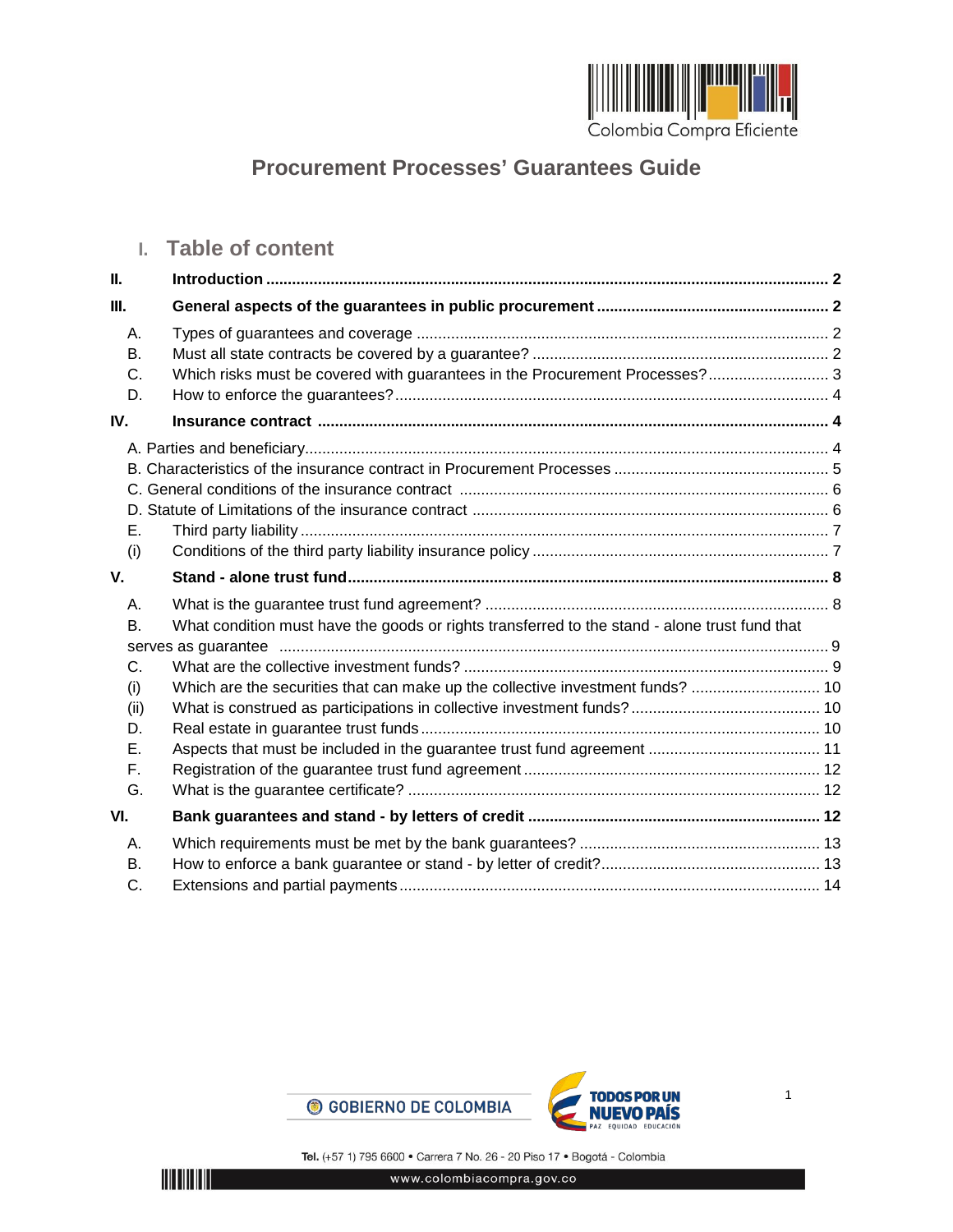

## <span id="page-1-0"></span>**II. Introduction**

One of the objectives of the public procurement system is the Risk management. Article 17 of Decree 1510 of 2013 establishes that the State Entity must assess the Risk that the Procurement Process represents for the compliance with its goals and objectives.

The guarantees are instruments for the coverage of some common Risks in Procurement Processes. The objective of this guide is to define guidelines and to guide the State Entities in the characteristics of each one of the classes of guarantee established in the contracting regulations, their differences and the aspects to be considered in the Procurement Processes subject to Decree 1510 of 2013.

The capitalized expressions utilized in this document must be construed with the meaning set forth in Decree 1510 of 2013. The terms defined are utilized in singular and in plural as required by the context in which they are utilized. The terms that have not been defined below must be construed according to their natural and obvious meaning.

## <span id="page-1-1"></span>**III. General aspects of the guarantees in public procurement**

In the planning of the Procurement Process, the State Entity must identify the guarantees to be requested according to the object, the value, the nature and the obligations of the contract.

### <span id="page-1-2"></span>**A. Types of guarantees and coverage**

The bidders or contractors, to guarantee the compliance with their obligations with the State Entities in Procurement Processes, can grant, at their election, any of the following guarantees: (i) insurance contracts, (ii) guarantee trust funds or (iii) bank guarantees or stand - by letters of credit.

The sufficiency and the validity of the guarantees must be those established in articles 118 to 125 of Decree 1510 of 2013.

### <span id="page-1-3"></span>**B. Must all state contracts be covered by a guarantee?**

Certain Risks identified by the State Entities can be covered through any of the instruments of guarantee described above.

In the selection modalities of direct contracting and minimum amount as well as in the contracting of insurance, the State Entity must justify the need whether or not to demand the setting up and posting of guarantees.

In the other selection modalities the bid bonds and performance bond are mandatory. The third party liability guarantee is mandatory in the work contracts and in those that due to their object or nature the State Entity considers that it is necessary, because of the Risks of the contract.



Tel. (+57 1) 795 6600 · Carrera 7 No. 26 - 20 Piso 17 · Bogotá - Colombia

www.colombiacompra.gov.co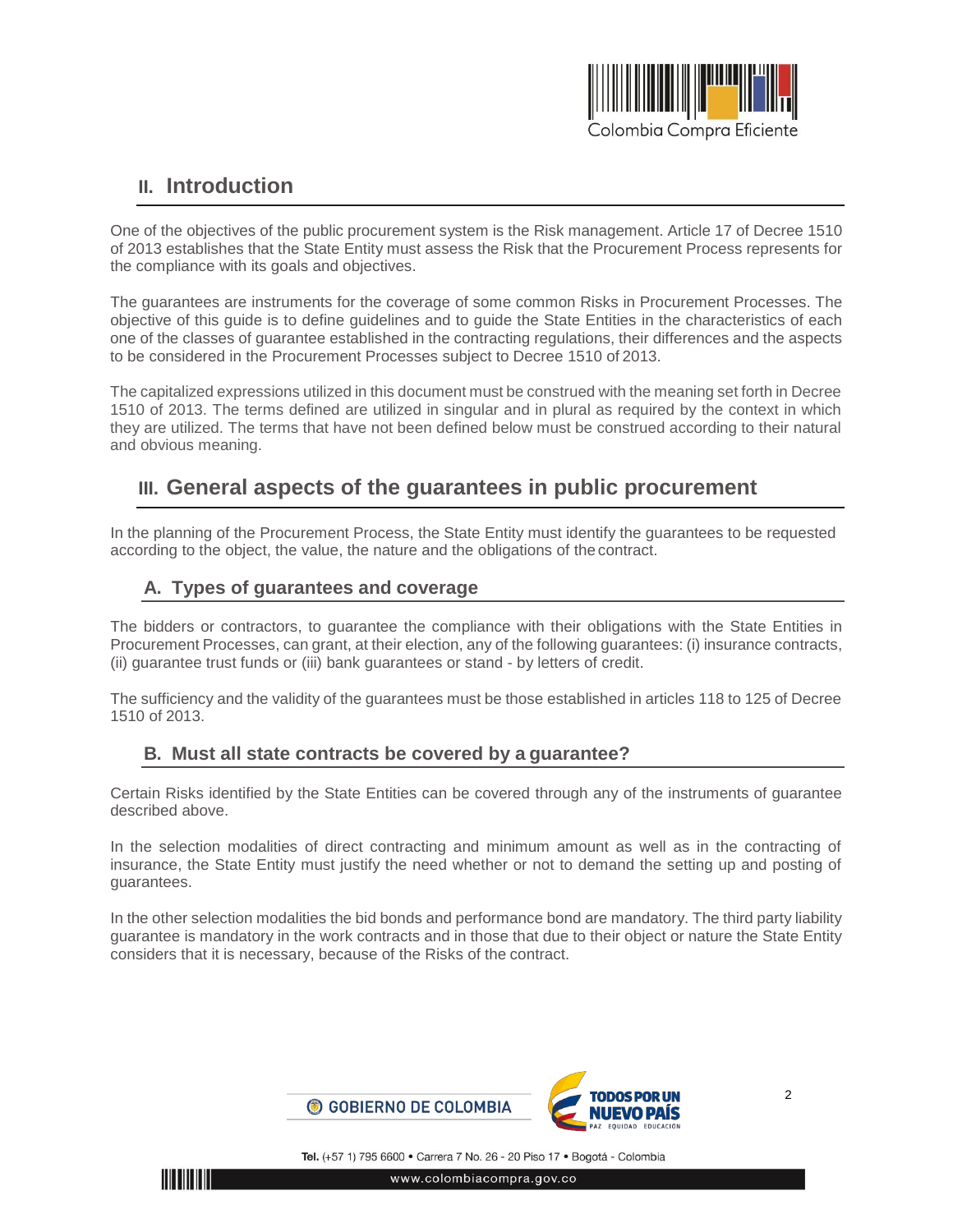

### <span id="page-2-0"></span>**C. Which risks must be covered with guarantees in the Procurement Processes?**

As a function of the phases of the Procurement Process, the Risks that must be covered by guarantees are:

- **1. Selection**: The bidder must give a bid bond covering the following events:
	- The failure to extend the term of the guarantee when the term for the awarding or execution of the contract is extended, provided that said extension does not exceed three (3) months.
	- Withdrawal of the offer after the expiration of the term to submit it.
	- The failure to execute the contract without just cause by the successful bidder.
	- The failure to set up the contract's performance bond by the successful bidder.
- **2. Contracting and performance:** In this phase the guarantee must cover the Risks derived from the non – performance of the contract. This guarantee can cover all or some of the following covers according to the conditions of the contract's object**:**
	- Good management and the correct investment of the down payment.
	- Return of the prepayment.
	- **Contract performance.**
	- Payment of salaries, legal benefits and labor settlements.

In addition to the performance bond, the State Entity may request a third party liability insurance for those contracts in which the performance of the purpose involves a risk of causing damages to third parties.

In the case of the labor liabilities' payment coverage, the guarantor has the obligation to pay the settlement of such damages to the extent that the wealth of the insured State Entity is affected, namely, the cover cannot be affected to pay the labor liabilities that the contractor has failed to comply if the contractor's employee have not filed claims with the State Entity.

- **3. Obligations subsequent to the execution**: In this phase, the Risks covered are those that occur after the termination of the contract and its covers are:
	- **Stability and quality of the works.**
	- Quality of the service.
	- Quality and correct operation of the goods.

The purpose of the service quality coverage is to cover the damages derived from the deficient provision of the contracted service that arise after the termination of the contract and that are derived from the following events: poor quality or the insufficiency of the products delivered pursuant to a services' contract and poor quality of the service provided, taking into account the conditions greed in the contract. If the lack of quality occurs during the performance of the contract, the cover that must be affected is not this one but the performance bond.

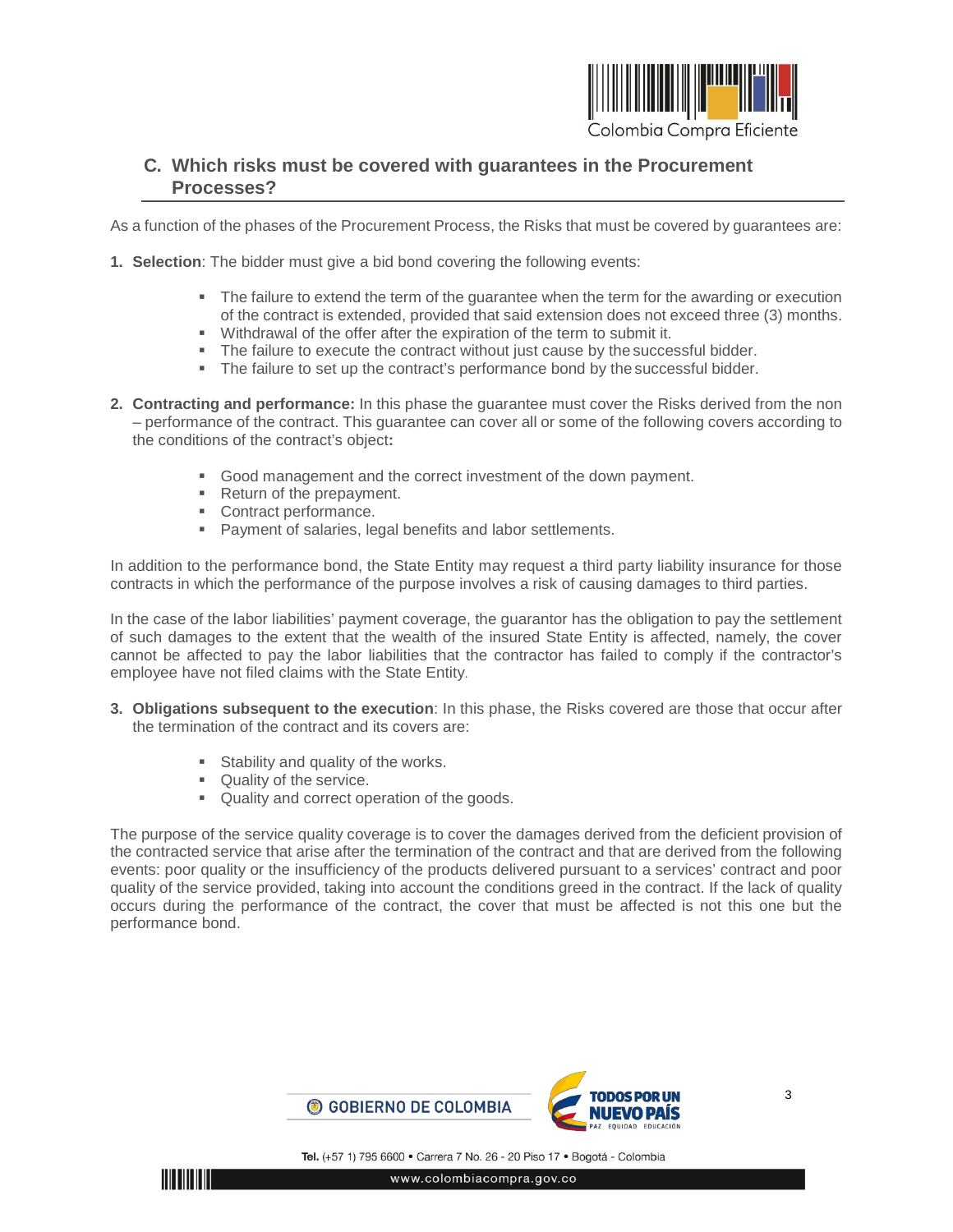

The service quality cover is applicable both in successive performance contracts, for example housekeeping and catering contracts, and in instantaneous performance ones, such as contracts to make designs. This cover operates once the term performance cover concludes.

The purpose of the quality and correct operation of goods' guarantee is to cover for the State Entity the damages attributable to the contractor by the deficient quality of the goods that the State Entity receives pursuant to a contract. Examples of events that may affect this cover include the poor quality or the technical deficiencies of the goods or equipment provided by the contractor or the failure to comply with the technical standards of the good or equipment.

### <span id="page-3-0"></span>**D. How to enforce the guarantees?**

According to Decree 1510 of 2013 the guarantees that back the compliance with a contract can be enforced when there is a default, attributable to the contractor, of the obligations agreed that lead to the declaration of default, the forfeiture of the contract, the imposition of fines and the enforcement of the penalty clause.

If there is default, the State Entity must issue an administrative act that so declares. In the sanctioning or enjoining administrative proceedings the State Entity must involve the contractor and the insurer of the contract. When the guarantee is a stand - alone trust fund, bank guarantee or stand - by letter of credit, it is not necessary that the State Entity involved the trust company or the issuer in the sanctioning or enjoining proceedings.

In the case of plural bidders such as consortia, joint ventures or promises of a future company, the guarantee must cover all of its members. Likewise, the notification of the default must involve all of its members.

## <span id="page-3-1"></span>**IV. Insurance contract**

The insurance contract contained in an insurance policy can only be subscribed by insurance companies under the oversight of the Financial Superintendence. In consequence are not insurance contracts the sureties or other instruments issued by general bond companies and other entities not subject to said inspection and oversight.

The State Entity must verify that the policy and its general clauses do not include exclusions or limitations of liability that are not acceptable and that the covers, coverage, term and insured value are as required.

### <span id="page-3-2"></span>**A. Parties and beneficiary**

The parties to the insurance contract in the Procurement Processes are:

- 1. Policyholder / Secured Party: is the bidder and/or contractor the obligations of which are guaranteed because of the filing of the offer and/or celebration of a contract with a State Entity.
- 2. Insurer: is the insurer entity under the oversight and control of the Financial Superintendence to which the bidder and/or contractor passes the Risk. When several insurers assume one same risk in a joint manner in favor of one same insured, all the entities assume the contractual position of insurer 1.

The State Entity is the insured and beneficiary, but it is not a party.



Tel. (+57 1) 795 6600 · Carrera 7 No. 26 - 20 Piso 17 · Bogotá - Colombia

**TITLETININ** 

www.colombiacompra.gov.co

4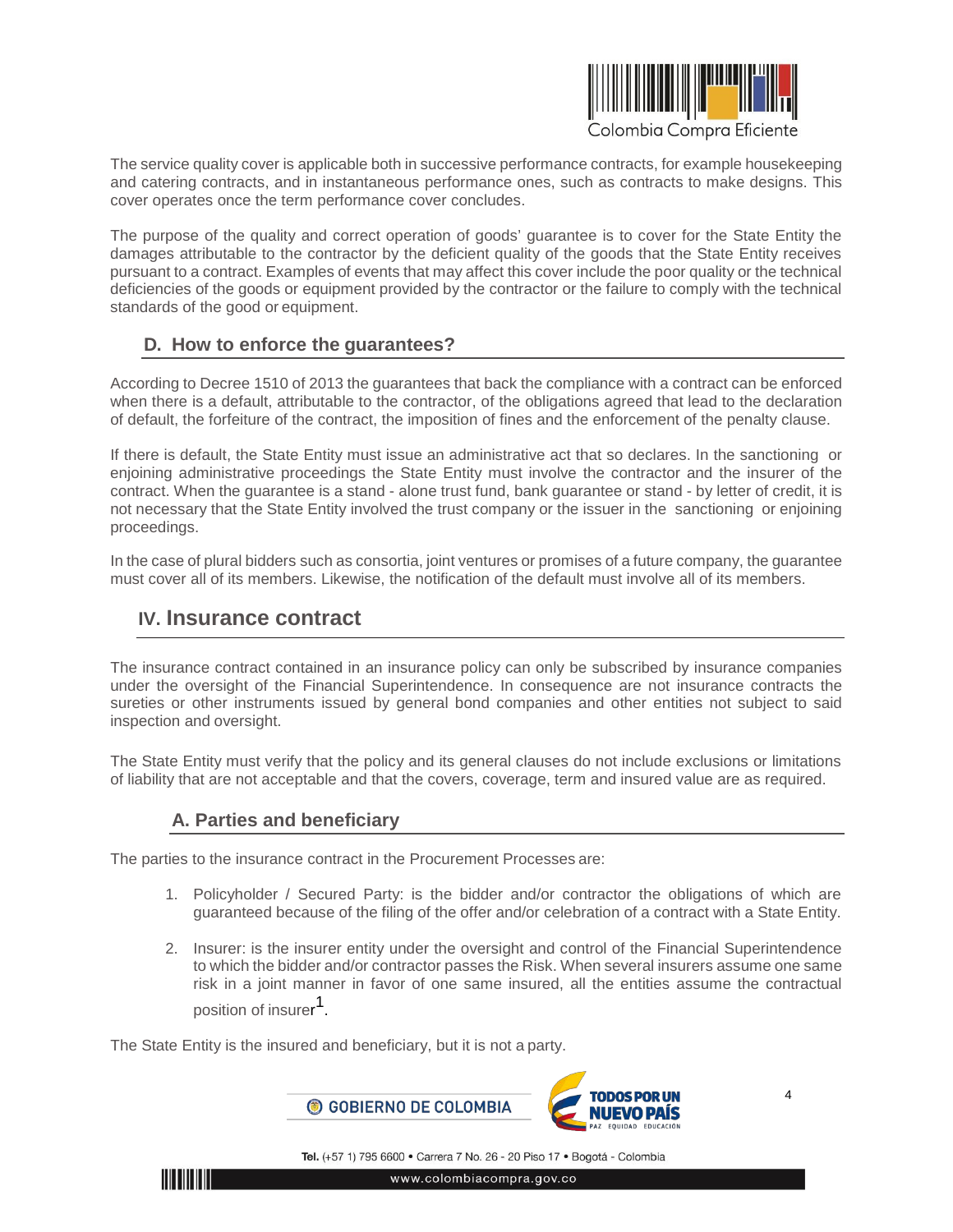

#### <span id="page-4-0"></span>**B. Characteristics of the insurance contract in Procurement Processes**

- 1. Indemnification Principle: the insurance contract cannot be the source of enrichment for the State Entity, because its purpose is only to compensate the damages caused, however, in the case of the bid bond, the State Entity can receive the insured value in full even if the damages caused are not in the same proportion.
- 2. Independence of the covers: the covers of the policy are independent and autonomous in the Risk that they cover and in the insured value. The insurer cannot utilize the amount of one of the covers to settle or indemnify a different Risk .
- 3. Exclusions: The State Entity can only admit the following exclusions; if other ones are agreed, they will have no effects.
	- Acts of God, namely, the force majeure or fortuitous event, the act of a third party or the exclusive blame of the victim.
	- **Damages caused by the contractor to the goods of the State Entity not deployed to** the contract.
	- Undue or inadequate use, or lack of preventive maintenance , to which the State Entity is obliged.
	- The normal wear suffered by the goods given because of the guaranteed contract as a consequence of the lapse of time.
- 4. Irrevocability and non termination due to the lack of payment of the premium: The automatic termination due to lack of payment of the premium and the revocation thereof is not applicable to the insurance policies in state contract .
- 5. Inadmissibility of opposition of the exceptions: The insurers cannot oppose or defend themselves against the claims made by the State Entities arguing the conduct of the policyholder, as it is the case of the inaccuracies or reticence in the information in the purchase of the insurance.
- 6. Inapplicability of the proportionality clause: the proportionality clause is the clause by virtue of which the insurer only pays the insured value in full in the events in which there is total loss; hence, it pays only a part of the insured value in cases of partial loss. This clause cannot be included in insurance contracts for state contracts and if it is included, it has no effect whatsoever.



<sup>&</sup>lt;sup>1</sup> The coinsurer answers only for the part of the risk that it assumed; in other words, there is no joint and several liability between the coinsurers. By virtue of the foregoing, in a coinsurance scenario, the insured or beneficiary who wishes to enforce the guarantee must notify all the insurers involved and claim from each one of them their part of the settlement.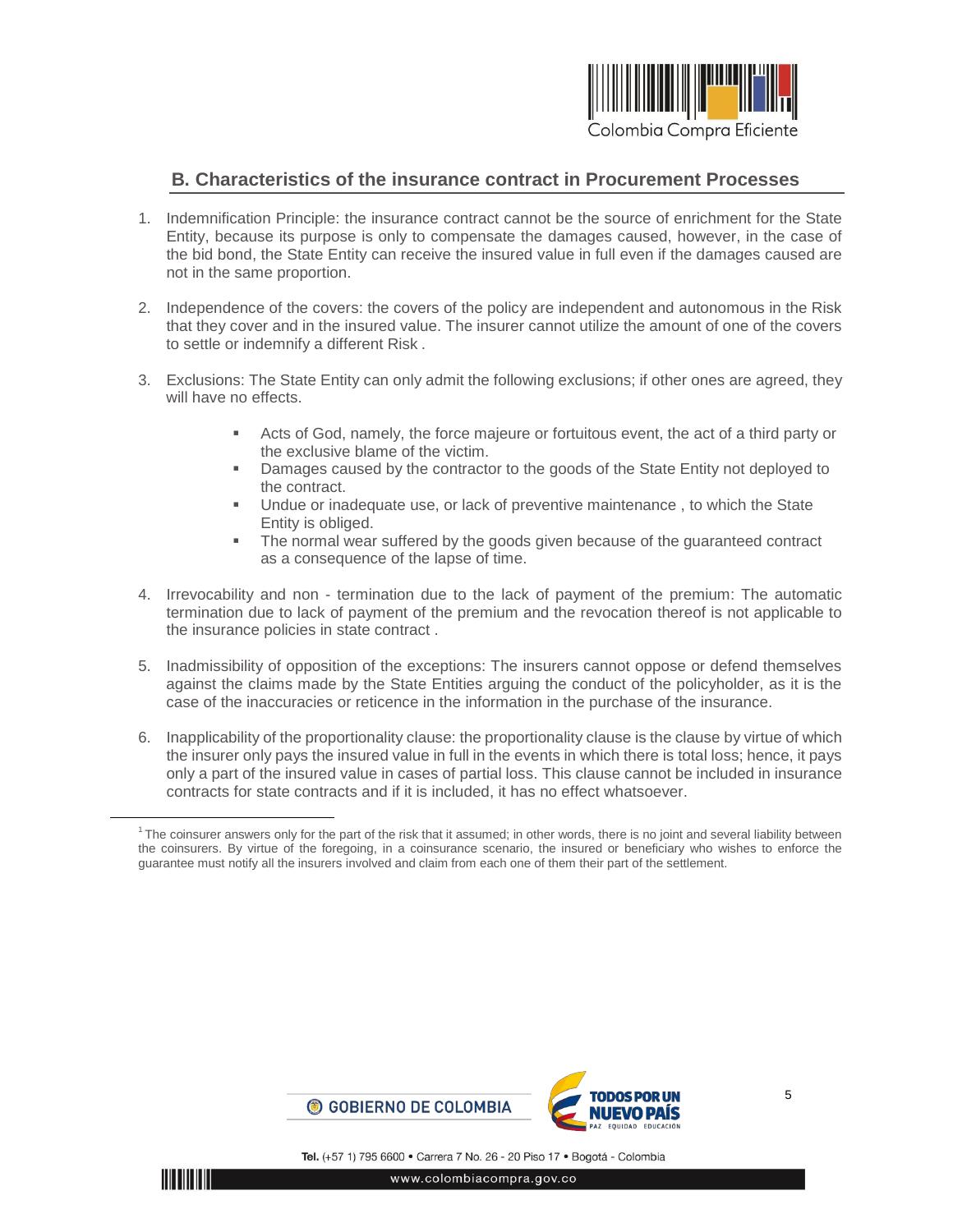

For example: in a state contract covered with an insured value of 100 million pesos, if there is clause of proportionality and a partial loss takes places which corresponds to a default of 70% of the contract, the insurer shall only have the obligation to pay a maximum settlement of 70 million, an amount proportional to the loss. This clause is not applicable in insurance contracts for state contracts.

7. Contract assignment: when the contractor has failed to comply with the contract can assign it to the insurer so it can comply with the contracted purpose as alternative to the payment of the damages. In this event, the guarantor can continue with the execution of the contract in his capacity as assignee thereof for which it is indispensable to establish the guarantees set forth in the contract.

### <span id="page-5-0"></span>**C. General conditions of the insurance contract**

The general conditions of the insurance contract contained in an insurance policy are as follows:

- The name or corporate name of the insurer.
- The name of the policyholder: is the person that enters into the insurance contract with the insurer.
- The names of the insured and of the beneficiary or the manner to identify them, if the same are different from the policyholder.
- The precise identification of the thing or of the person in respect of which the insurance is contracted.
- The term of the contract, stating the start and end dates and time or the manner to determine them.
- **The insured amount or the manner to determine it.**
- The premium or the manner to figure it up, as well as the manner of payment.
- The Risks that the insurer assumes.
- **The dare in which it is issued and the signature of the insurer.**
- All other particular conditions agreed by the contracting parties.
- **The insurance application duly sighed by the policyholder.**
- Annexes, exclusions, definitions and in general all the general conditions that may have been agreed in the insurance contract .

When the foregoing conditions do not appear in an express manner in the insurance contract contained in an insurance policy, the conditions applicable to the contract are those that the insurance company has deposited before the Financial Superintendence for the type, cover, modality of the contract and type of risk.

### <span id="page-5-1"></span>**D. Statute of limitations of the insurance contract**

The administrative act that declares the noncompliance must be firm before the statute of limitations of the action of the insurance contract. The statute of limitations is ordinary or extraordinary. The ordinary one is of two (2) years as from the moment in which the State Entity learns or should have learned of the fact. The extraordinary one is of five (5) years as from the date in which the loss occurred.



www.colombiacompra.gov.co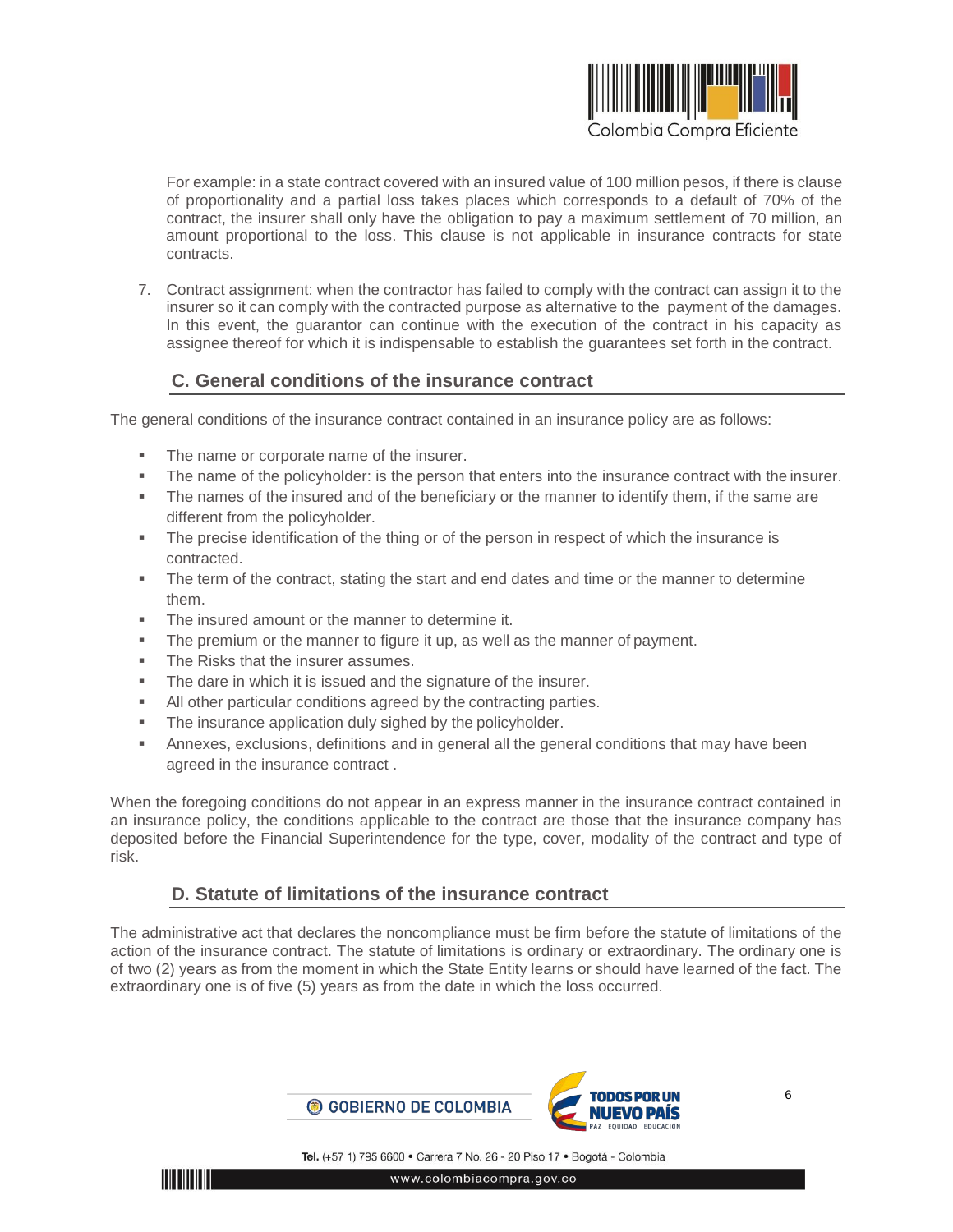

## <span id="page-6-0"></span>**E. Third party liability**

This guarantee covers the damages that the State Entity may suffer derived from the third party liability arising from the acts, occurrences or omissions of its contractor or of the subcontractors. This Risk can only be covered by insurance policies.

The State Entities must demand in the work contracts and in those that because of their purpose or nature are necessary, the purchase of the third party liability insurance policy.

Decree 1510 of 2013 demands a number of requirements that must be met by the third party liability insurance in favor of State Entities:

- Basic Coverage of premises, work and operations.
- Consequential damage and the loss of profit.
- Non pecuniary Damages.
- **EXECT** Liability arising from acts of contractors and subcontractors, excepting that the subcontractor has its own third party liability insurance, with the same covers herein required.
- Express coverage of employer's protection, covering the damages caused by work accidents suffered by the employees in the service of contractor in the discharging of their duties.
- Express coverage of owned and not owned vehicles covering material damages, the bodily harm and / or the death caused to third parties with owned and not owned vehicles in the service of the insured entity in the ordinary course of its activities.

## **(i) Conditions of the third party liability insurance policy**

- <span id="page-6-1"></span>a. The State Entity must appear in the insurance policy as insured and beneficiary. This dual capacity allows the entity to have protection when a third party files a liability claim under its contract (insured) or when the same entity suffers damages due to an event, conduct or omission of the contractor and must claim as victim the respective damages (beneficiary).
- b. Decree 1510 of 2013 states that the third party liability insurance in favor of State Entities must be given under the modality of occurrence, and therefore the damage suffered by the victim must occur during the term of the insurance policy, although the claim is made later, provided that the statute of limitations has not operated.



2 Are those that affect the internal and personal sphere of thevictim.

**IIII IIIIIIII** 



7

Tel. (+57 1) 795 6600 · Carrera 7 No. 26 - 20 Piso 17 · Bogotá - Colombia www.colombiacompra.gov.co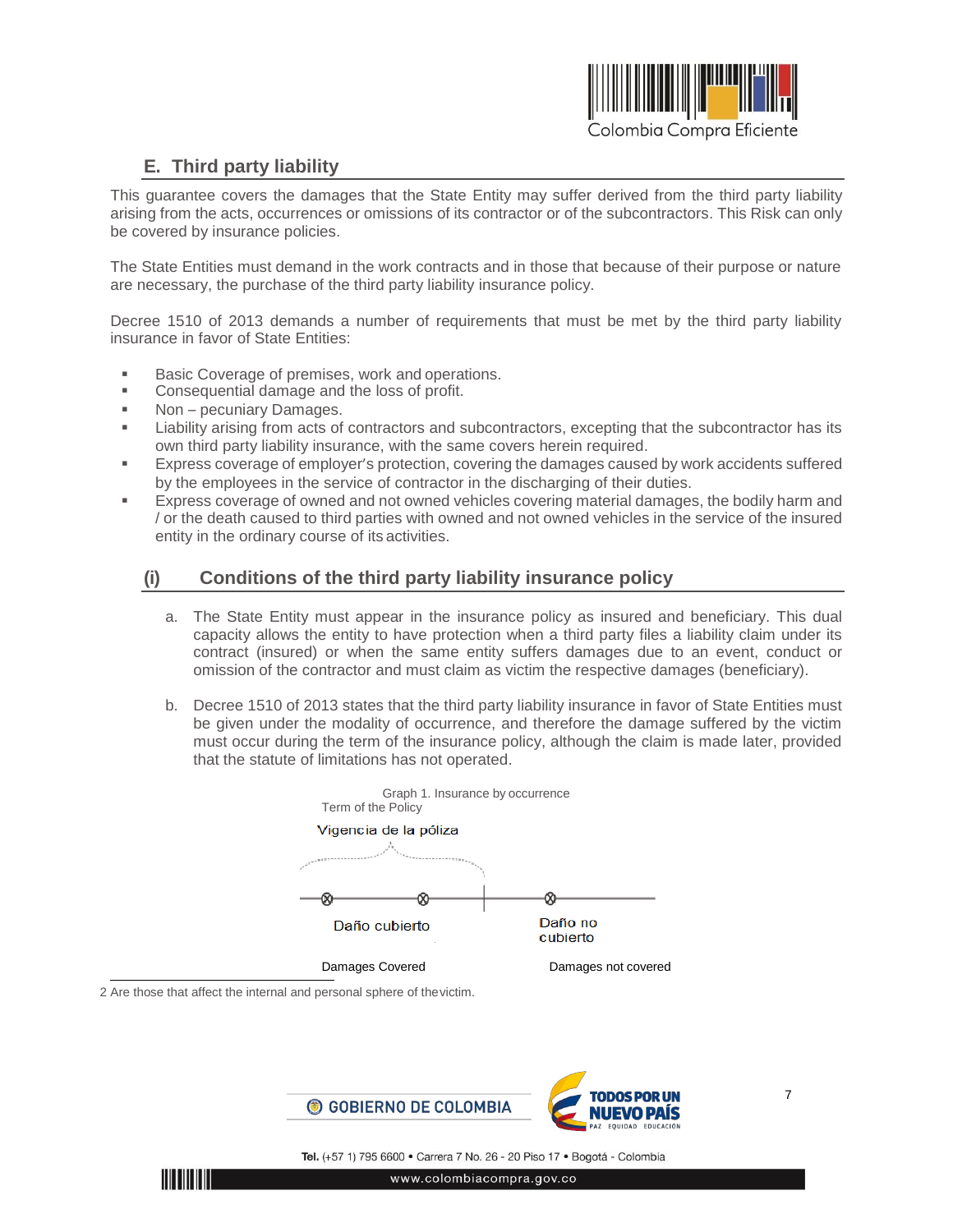

- c. The third party liability insurance must be in force throughout the entire period of execution of the contract. The prescription of the rights of the insured starts on the moment in which the victim makes a judicial or extrajudicial damages claim; as from that moment, the insured has two (2) years to file the claim with the insurer.
- d. It is not appropriate to agree franchises, mandatory coinsurance and any other form stipulation that implies the assumption of part of the loss by the insured entity. The franchise is a fixed limit below which only the insured is answerable.
- e. The deductible is a sum or percentage of participation of the insured in the loss suffered by it. Decree 1510 of 2013 establishes that it is forbidden to agree deductibles of more than 10% of the amount of each loss and under no circumstances it can be of more than 2.000 SMMLV.
- f. The setting up of insurance mandatory by the contractor such as the one related to the management of labor risks, does not release the contractor from establishing the third party liability insurance policy; in this case, the employer's coverage.

## <span id="page-7-0"></span>**V. Stand - alone trust fund**

### <span id="page-7-1"></span>**A. What is the guarantee trust fund agreement?**

It is a contract entered into by the bidder, contractor or a third party as settlor, with a trust company to transfer the ownership of one or more goods or rights with which a stand - alone trust fund is established, in order to guarantee with them or with the produce thereof the obligations of the bidder or contractor with the beneficiary State Entity. In the stand - alone trust fund the goods or rights are kept apart from those of the trust company and of other trust businesses so they can serve as guarantee.

When there is a default of the bidder or contractor the State Entity must declare it, for which it must follow the procedure established by the law. Once the State Entity completes this procedure it proceeds to the enforcement of the guarantee through the mechanism of execution of the guarantee set forth in the same commercial trust contract.

Are parties of the guarantee trust fund agreement:

1. The settlor, who enters into the trust contract of with a trust company and by virtue of said contract transfers or delivers the good or the right to establish the stand - alone trust fund that serves as guarantee for the creditor, namely the State Entity. In the case of guarantee trust fund agreements in favor of a State Entity, the settlor is the bidder in the selection stage or the contractor with which the State Entity has entered into a un contract and the obligations of which are secured with the guarantee trust fund. A third party can also contribute assets as settlor to a stand - alone trust fund to guarantee the obligations of the bidder or contractor.

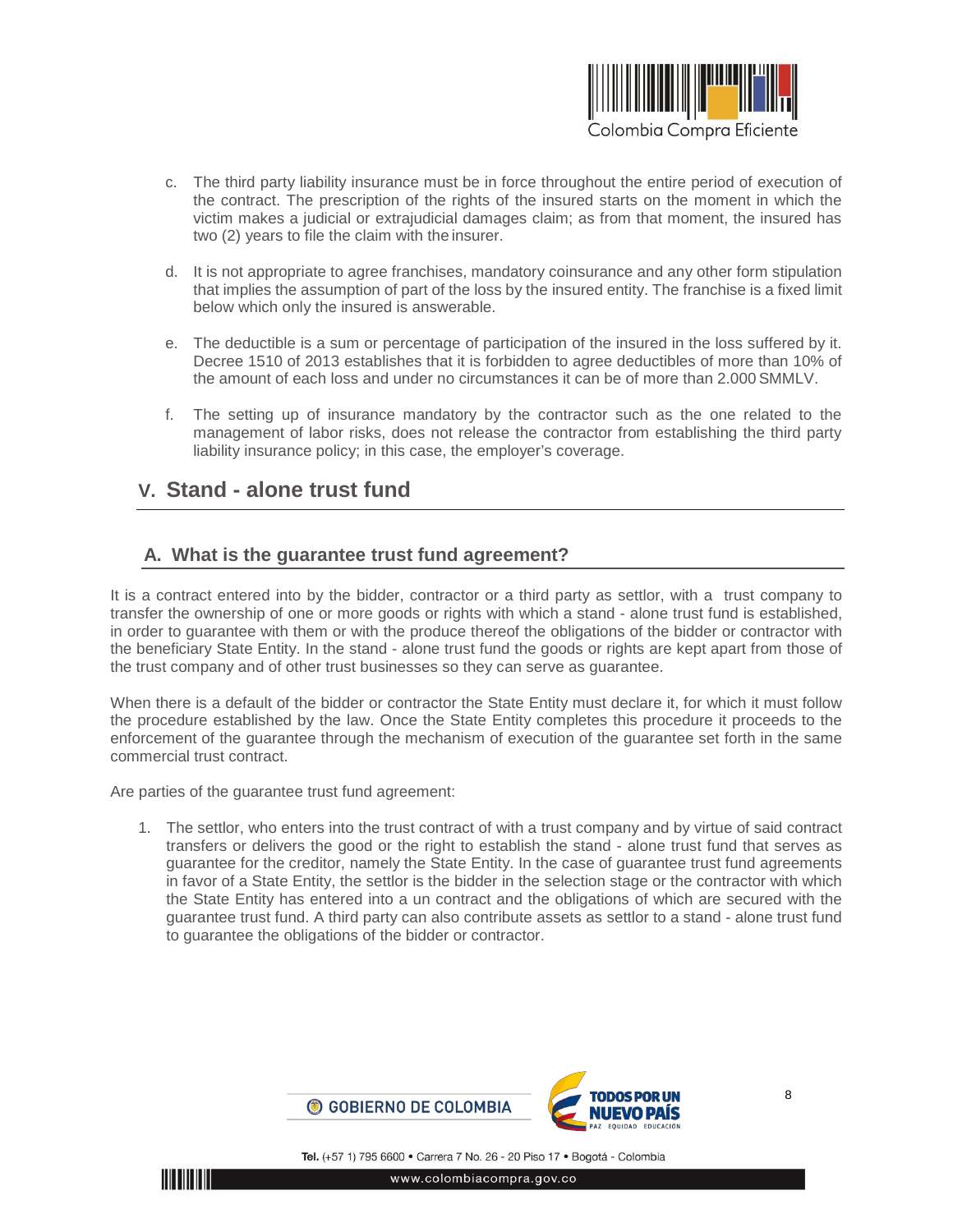

2. The trust company is the financial services' company duly authorized by the Financial Superintendence and subject to its inspection and oversight, which acts as the spokesperson of the stand - alone trust fund.

The guaranteed creditor or beneficiary of the guarantee trust fund agreement is the State Entity, in favor of which it is entered into.

### <span id="page-8-0"></span>**B. What condition must have the goods or rights transferred to the stand alone trust fund that serves as guarantee?**

The goods or rights that are transferred to the stand - alone trust fund must offer to the State Entity a suitable and sufficient support for the payment of the guaranteed liabilities, and therefore the State Entity and the trust company must review the legal and commercial conditions of the goods or rights offered according to the provisions of article 141 of Decree 1510 of 2013.

Are only acceptable as guarantee in favor of a State Entity the stand alone trust funds made up by the following goods and rights:

1. Securities that can be part of the collective investment funds, or the individual participation of the contractor in the funds. The State Entity acknowledges for the purpose of the calculation of the amount of the guarantee up to ninety per cent (90%) of the amount of said securities.

2. Real estate free of liens or encumbrances with a value of more than 2.000 SMMLV, that generate income in one (1) year for an amount of more than 0,75% per month of the realizable value according to appraisal made by an expert. Such income cannot be on the charge of the guaranteed contractor and must make part of the stand - alone trust fund. The State Entity will acknowledge, for the purposes of the calculation of the amount of the guarantee up to 70% of the amount of the appraisal of the real estate in trust.

### <span id="page-8-1"></span>**C. What are the collective investment funds?**

Are mechanisms or vehicles for the capture or management of sums of money or other assets, made up with the contribution of a plural number of determinable persons, resources that are managed in a collective manner by a trust company to obtain economic results that are also collective.

These funds are of two types depending of the manner of redemption of the investments (participations) of the persons in them:

- Open: Are those in which the participations can be redeemed at any time, without prejudice to having minimum permanence covenants included in its rules.
- Closed: Are those in which it is only possible to redeem all the participations at the end of the term set forth for the fund.

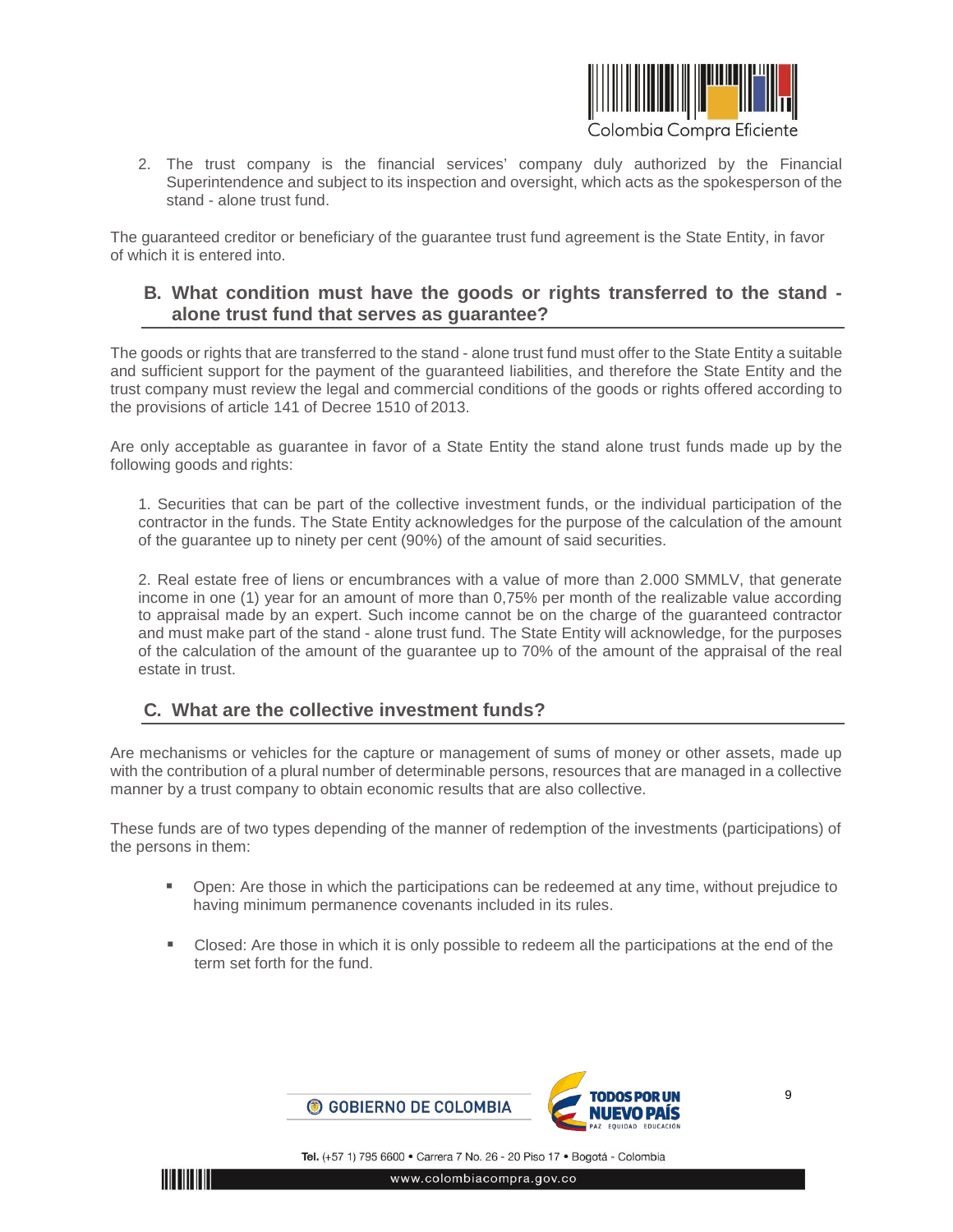

### <span id="page-9-0"></span>**(i) Which are the securities that can make up the collective investment funds?**

Are the securities that can make up the collective investment funds of the monetary market according to article 3.2.1.1.1 of Decree 1242 of 2013, to wit:

i) Securities of a credit contents, namely, those which contain obligations to pay money in legal tender or unit representative of legal tender, registered with the National Securities' and Issuers' Registry –RNVE–, rated by a company legally qualified for those purposes with investment grade as a minimum; or,

ii) Public debt securities, issued or guaranteed by the Nation, Banco de la República (Central Bank) or by the Financial Institutions Guarantees' Fund –FOGAFIN–, which do not require to be rated.

To establish the amount of the guarantee on these assets the State Entity and the trust company must valuate these investments taking into account the risk of the issuer of the asset, its term, expiration, volatility and other conditions that allow establishing the amount thereof at market prices.

## <span id="page-9-1"></span>**(ii) What is construed as participations in collective investment funds?**

The participations are the contributions that a person has in collective investment funds represented participation rights.

The amount of the participations of an investor depends of the valuation of the securities that make up the portfolio of the collective investment fund, and, therefore, to know the amount of the participation, it is necessary to establish the value of the fund according to the methodology established by the Financial Superintendence. The State Entity must request from the trust company that manages the investment fund the information of the value of the investment fund's portfolio and of the participation of the guarantor to be able to establish the guarantee.

The participations that can be contributed to the stand - alone trust fund of a guarantee trust fund agreement to cover obligations of bidders or contractor of a State Entity are those that correspond to collective investment funds of the monetary market described above.

### <span id="page-9-2"></span>**D. Real estate in guarantee trust funds**

According to article 656 of the Civil Code, real property or farms or real estate are the things that cannot be transported from one place to another, such as the lands and mines, and that are permanently adhered to them, such as the buildings, the trees. The trust companies must order, on the charge of the trust fund, the appraisal of the properties and their updates, under the criteria of short – term realizable value. The State Entity can recognize up to 70% of the value of the real estate to take the guarantee.

The income refers to the returns, the gains, the benefit or the profit derived from the real property. The notion involves the income or benefits from lease contracts, leases by public deed, usufructs, income by production and concessions of space.



Tel. (+57 1) 795 6600 · Carrera 7 No. 26 - 20 Piso 17 · Bogotá - Colombia

www.colombiacompra.gov.co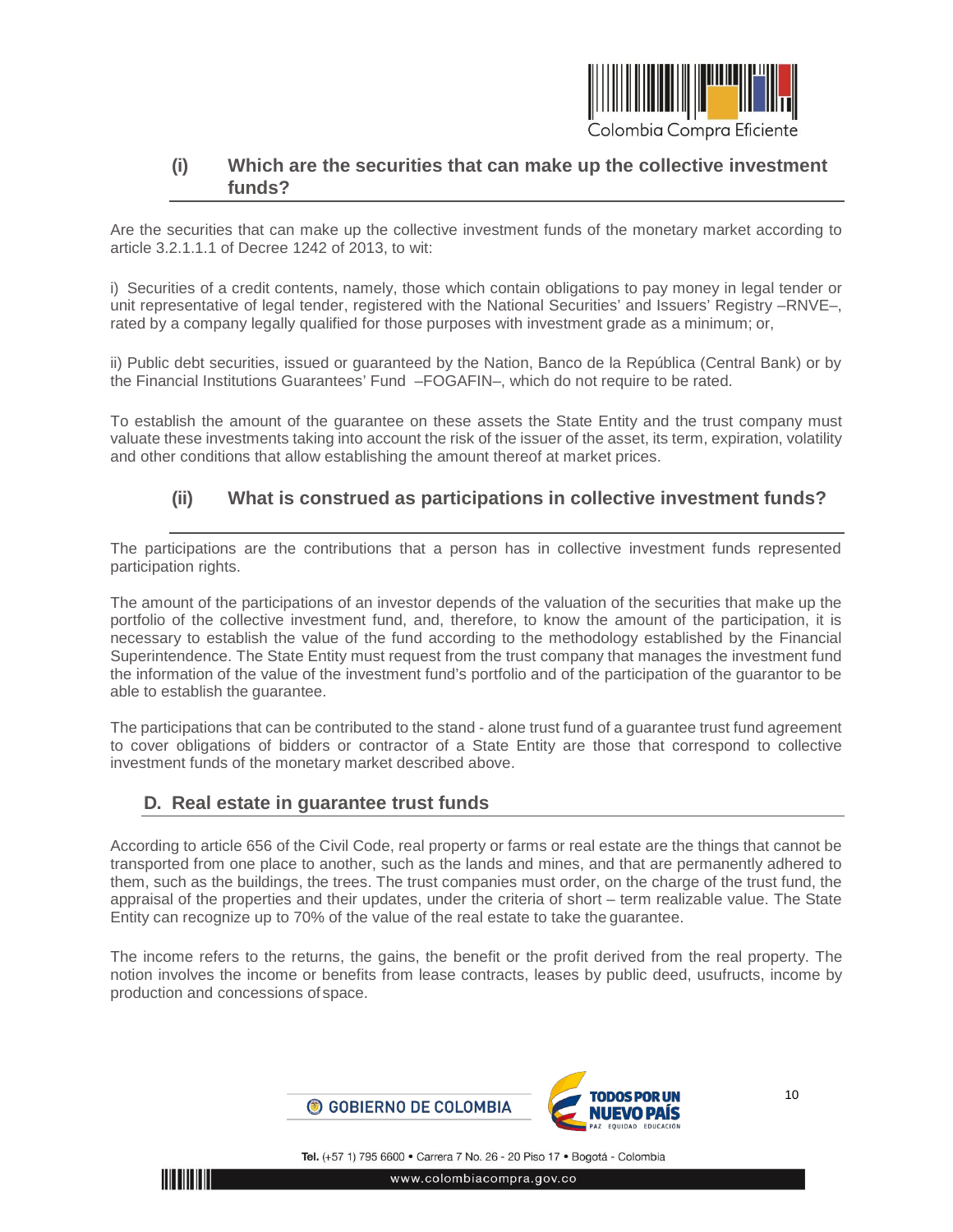

The income in guarantee trust fund agreements for state contracts must meet the following conditions:

- Come from real property.
- Not to be in the charge of the bidder or guaranteed contractor.
- To make part of the stand alone trust fund.
- To generate income in one year for a sum of more than 0,75% per month of the price of realization of the appraisal.

### <span id="page-10-0"></span>**E. Aspects that must be included in the guarantee trust fund agreement**

- 1. The settlor must be the bidder or contractor or a third party willing to guarantee the obligations of the bidder or contractor and has the power to do so.
- 2. The contracting State Entity must be the guaranteed creditor beneficiary of the stand alone trust fund.
- 3. The obligation of the trust company to carry out all acts required for the conservation of the goods in trust, or the adoption of the measures necessary so those who have such obligation guarantee the conservation.
- 4. The duty of the trust company to make in a periodic manner, or to order the assessments and appraisals of the goods that make up the stand - alone trust fund to see to the sufficiency and suitability of the guarantee.

The bidder or contractor has the obligation to pay the cost of the appraisals, without prejudice to the withholdings made by the trust company of the periodic income produced by the goods of up to three per cent (3%) of the appraisal of the good or security, in the proportion and for the purposes set forth in article 145 of Decree 1510 of 2013.

- 5. The trust company must give notice to the State Entity and to the settlor within the first three (3) days after the date in which it has learned of the insufficiency of the stand - alone trust fund for the payment of the guaranteed liabilities and demand from the settlor the replacement or increase or of the goods in trust for the sufficiency of the guarantee.
- 6. The obligation of the settlor to replace or increase the goods in trust within thirty (30) calendar days after the demand made by the trust company.
- 7. The procedure to be followed for the replacement of goods or for the incorporation of new goods into the stand - alone trust fund.
- 8. The procedure to be followed to enforce the guarantee in case of default of the guaranteed liabilities.
- 9. The obligations of the trust company, including those of custody and administration of the goods, periodic verification of the value of the stand - alone trust fund, rendering of periodic accounts and reports.
- 10. The manner in which the payment in kind with the goods in trust proceeds, for which it is necessary that more than one (1) year has lapsed since the date in which the State Entity requested the trust company to enforce the guarantee and it has not been possible to realize the goods in trust. The State Entity must receive the payment in kind for fifty per cent (50%) of the updated appraisal, without prejudice to it seeking the payment of the damages that were not integrally paid.



11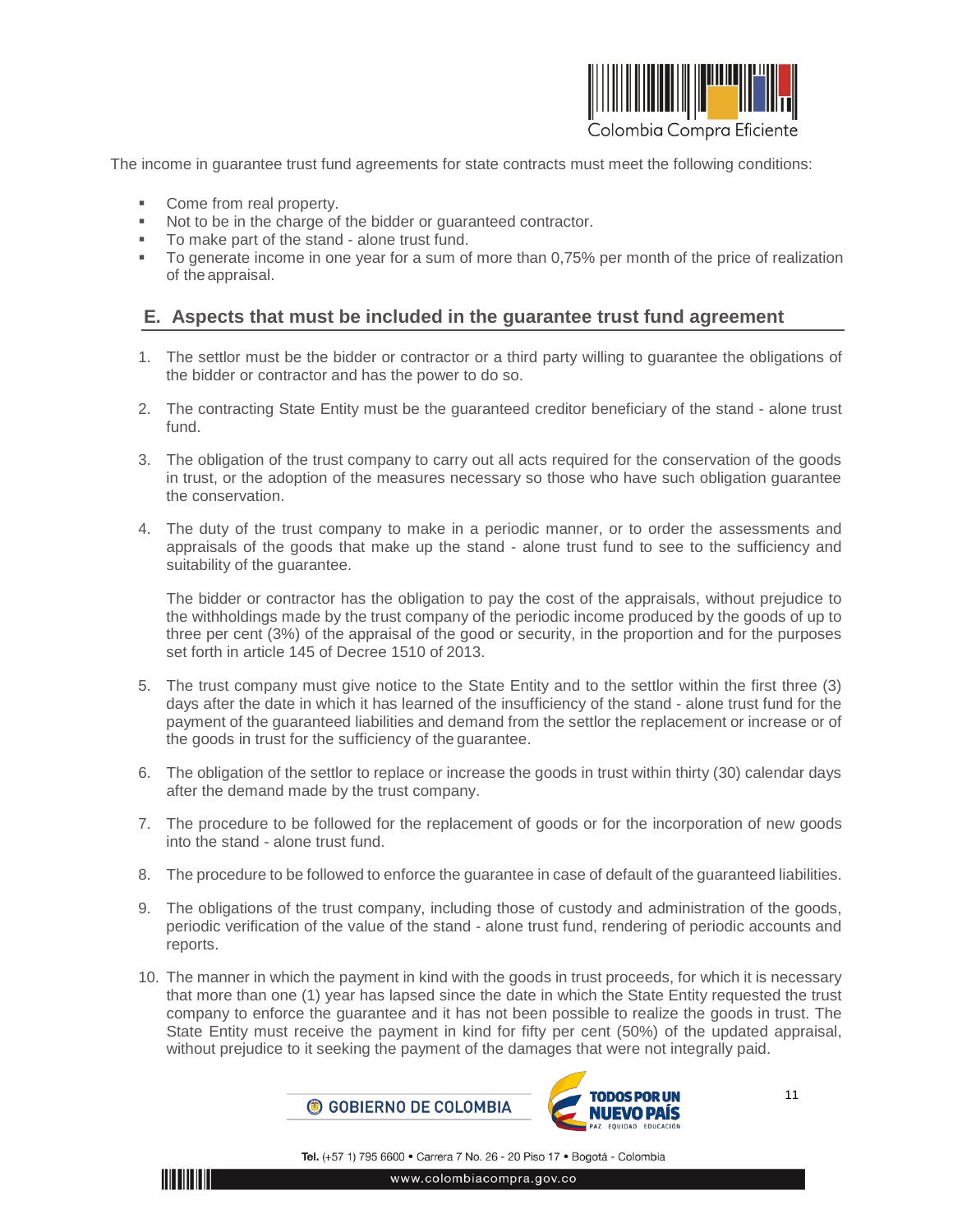

### <span id="page-11-0"></span>**F. Registration of the guarantee trust fund agreement**

The guarantee trust fund agreement is subject to the registration the subject matter of law 1676 of 2013 about chattel securities with the Confederation of Commerce Chambers, only when the underlying asset of the stand - alone trust fund is made up by participations in the collective investment funds. The guaranteed creditor must make the registration required according to the provisions of article 40 of the aforementioned law.

When the stand - alone trust fund is made up by securities that cannot make up the collective investment funds of the monetary market, the guarantee trust fund agreement must be registered only before the commerce chamber.

Likewise, when the stand - alone trust fund is made up by real property, it is necessary to record the guarantee trust fund contract in the commerce chamber, as well as the registration in the office of registration of public and private instruments that corresponds according to the nature of the good.

### <span id="page-11-1"></span>**G. What is the guarantee certificate?**

Is the certificate that the trust company issues in the name of the State Entity evidencing:

- 1. The sufficiency of the guarantee.
- 2. The financial statements of the stand alone trust fund.
- 3. The procedure in case of enforcing the guarantee.
- 4. The guaranteed risks.
- 5. The precedence of the State Entity for the payment.
- 6. The mechanisms that the trust company can use to enforce the guarantee without affecting the sufficiency thereof.

## <span id="page-11-2"></span>**VI. Bank guarantees and stand - by letters of credit**

The bank guarantees and the stand - by letters of credit are irrevocable and unconditional commitments assumed by a financial entity to pay a given sum of money.

The issuer financial entity cannot include in this type of guarantees conditions, prior judicial proceedings or exceptions for the payment the foundation of which is the contractual relationship between the State Entity and the contractor.

The commitment of the issuer is to pay on first demand of the beneficiary of the guarantee, and therefore it is not necessary that the State Entity proves that the default has effectively occurred, but before enforcing this type of guarantees, the State Entity must carry out the procedure established by the law to declare the non – compliance in respect of the bidder or contractor.

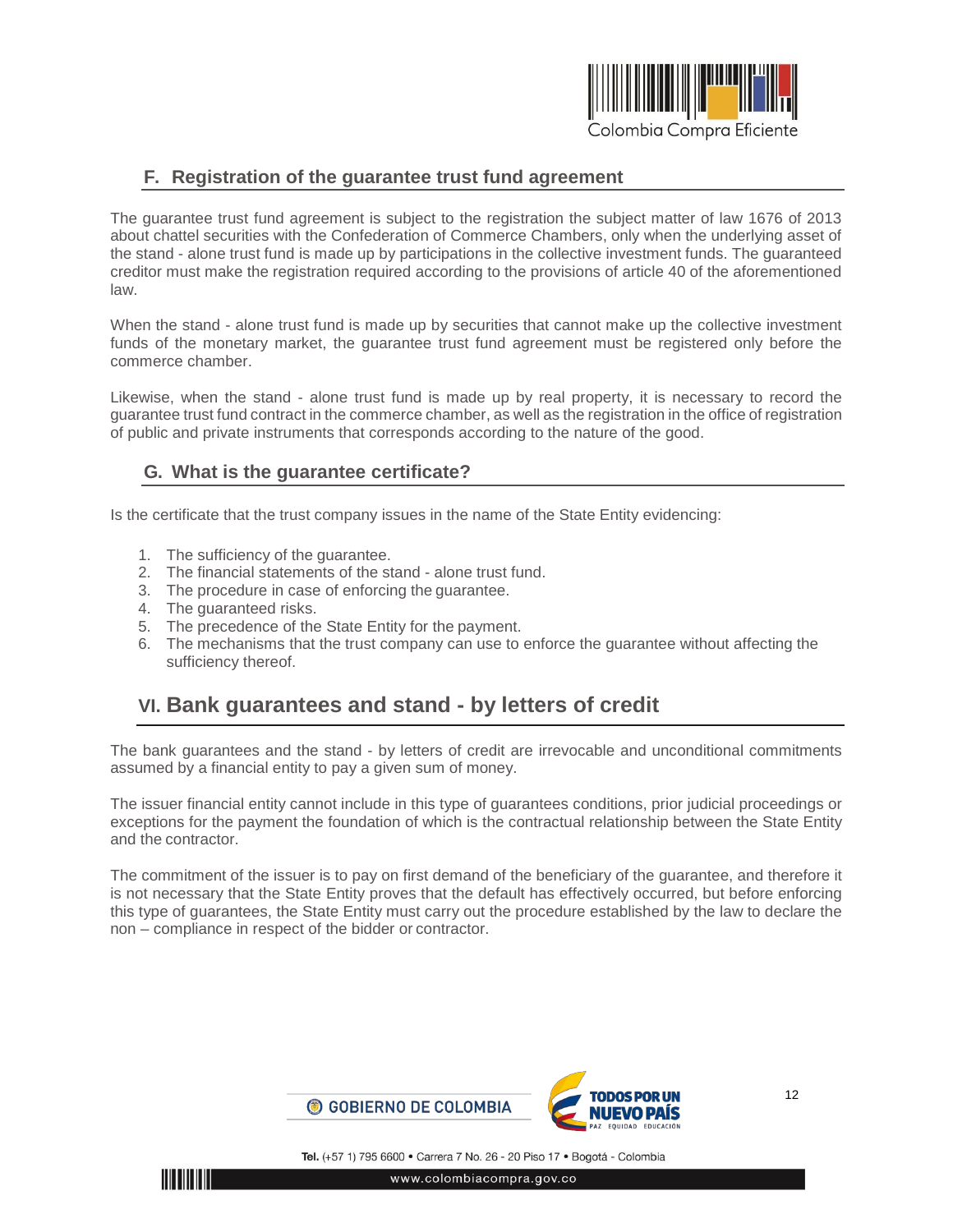

#### <span id="page-12-0"></span>**A. Which requirements must be met by the bank guarantees?**

- 1. An authorized financial entity must issue the guarantee. In Colombia are empowered to issue bank guarantees the following entities qualified by the Financial Superintendence: a) the banks<sup>3</sup>, b) the financial corporations<sup>4</sup> and c) the commercial financing companies<sup>5</sup>. On the other hand, only the banks and the financial corporations are authorized to issue stand - by letters of credit<sup>6</sup>.
- 2. The guarantee must be effective on first demand of the State Entity.
- 3. The guarantee must comply with the standards of the Financial System's Organic Statute and its regulatory provisions. The issuer financial entity is the principal responsible to verify the compliance with these conditions.
- 4. The guarantee must be irrevocable. The clauses that indicate in any way that the guarantee can be revoked are not acceptable. If the guarantee does not indicate that it can be revoked, it is construed that it is irrevocable.
- 5. The guarantee must be sufficient, that is to say, it must cover the minimum values the subject of articles 118 to 125 of Decree 1510 of 2013.
- 6. The issuer must have waived the benefit of excussion, which is the benefit that the guarantors have to make the enforcement first against to the main debtor and then to the guarantor<sup>8</sup>. For this waiver to operate, it is necessary that the guarantee states that the issuer waives the right of excussion.

#### <span id="page-12-1"></span>**B. How to enforce a bank guarantee or stand - by letter of credit?**

The State Entity must enforce the guarantee by means of a letter addressed to the issuer, in which it states that the bidder or contractor failed to comply and that it demands the respective payment, accompanied by the firm administrative act that declares the noncompliance. For the collection it is not necessary to furnish the original document in which the guarantee is contained.

The State Entity must check that the manner in which it requests the payment meets the procedure established in the text of the guarantee and attach, if necessary, the documents required for the collection such as those that accredit the legal representation of the State Entity.

The enforcement of the guarantee must be made within the term of validity established. In this type of instruments are usual the clauses that indicate that the expiration of the term of the guarantee also means the expiration of the opportunity to enforce it. In consequence, the State Entity must verify that the





<sup>3</sup> Item l, number 1 of article 7 of the Financial System's Organic Statute.

<sup>4</sup> Item k of article 12 of the Financial System's Organic Statute.

<sup>5</sup> Item g of article 24 of the Financial System's Organic Statute.

<sup>6</sup> Decree 923 of 1997.

<sup>7</sup> Article 2.1.12.1.1 of Decree 2555 of 2010 states the obligations that can be covered by bank guarantees and some exceptions that do not apply to the state contracts.

<sup>8</sup> Article 2.383 of the Civil Code.